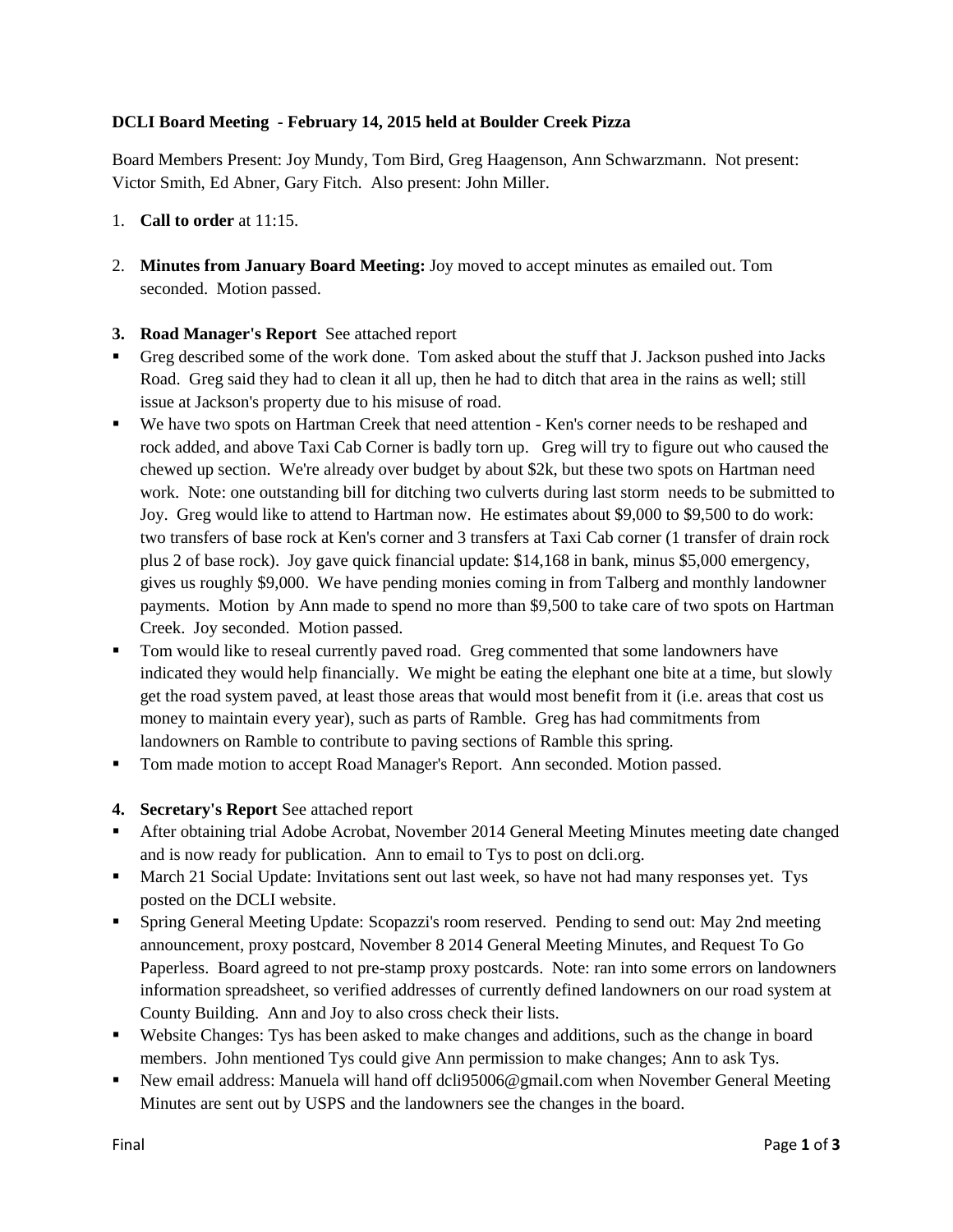- October 2014 Board Meeting: Ann will send out to Board for review, comment, and approval at next board meeting.
- File audit, both physical and soft copy: still muddling through
- Ann and Joy will email and talk over phone to coordinate work.
- **Eric Sparks was sent an apology note.**
- **DCLI** Contractor's Liability Insurance Requirements form created. Greg gave one to Water Boy.
- Lien Research update: Recorder's Office visited to verify what's still on the books. Need to enter info into spreadsheet.
- Release of Lien filed for Parnello/Ballestrase property.
- No digital recorder owned by board; secretary got approval to purchase one.
- **Motion made by Greg to accept Secretary's Report. Joy seconded. Motion passed.**

### **5. Treasurer's Report**

- Current balance: \$14, 168. \$9,168 available after \$5,000 emergency fund.
- Statistics: 52 of 98 have made some kind of payment this year. 46 of 98 are fully paid up. Detailed spreadsheet will be emailed out. Tom requested a list of deposits since the last general meeting. Information isn't easy to get to within Quicken, but the list will be hand-generated and included in the upcoming email.
- Motion by Ann to accept the Treasurer's Report. Greg seconded. Motion passed.

## **6. Communications**

- [DCLI95006@gmail.com,](mailto:DCLI95006@gmail.com) [deercreeklandowners@gmail.com,](mailto:deercreeklandowners@gmail.com) [dcli95006@yahoo.com,](mailto:dcli@yahoo.com) (831) 216- 6360. Ann to ask Victor what email the phone number is "attached" to. Noted above: imminent hand-off of DCLI95006@gmail.com address.
- Board members phone numbers: to be emailed out by Ann.
- New email address for Gary: thebigfatdaddio@gmail.com
- 7. **DCLI files update**: See secretary's report.

#### 8. **Spring meeting topics**

- Anything that requires a vote should be communicated to landowners at least 30 days in advance. Joy has experienced that it's better to do such things in at the Fall General meeting. No one has any changes for the upcoming Spring 2015 General Meeting.
- The Road Manger needs to create a line item budget for 2015-2016 work, both maintenance and improvements. It should be sent out to our landowners at least 30 days in advance of the May 2nd meeting, to inform and to get feedback. Greg would like to see the 5 year plan that previous board had, roughly 2 to 3 years ago.
- 9. **DCLI meet-the-neighbors status**: See second bullet in Secretary's Report. Greg made arrangements with Boulder Creek Brewery. Note: we do not have a master list of emails for landowners. We can get information at the Social and the Spring General Meeting, and along with any other sources, put a list together.